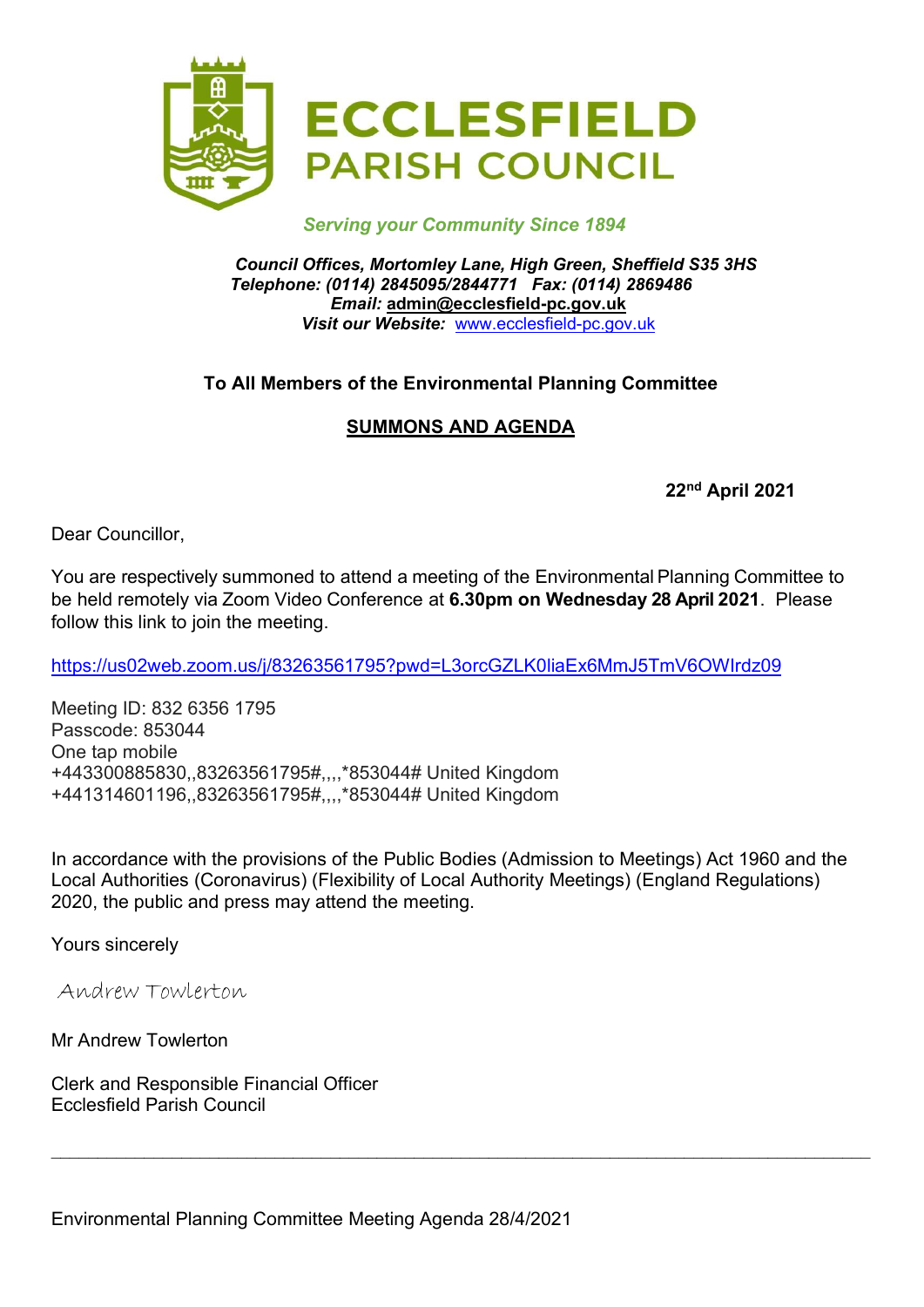### Committee Membership

Councillor Alan Hooper (Chairman), Councillor David Ogle (Vice Chairman), Councillor John Brownrigg (ex officio), Councillor John Housley (ex officio) and Councillor Carol Levery.

\*Substitute members may be appointed in accordance with Standing Order 4v.

## Chairman's Announcement

Prior to the commencement of the meeting, the Chairman will outline the procedure for this remote meeting to ensure that the meeting is effective and lawful including:

- Councillors must observe the Council's Code of Conduct during the meeting.
- Voting procedure.
- Public session and exclusion of the press and public procedures.
- Anyone wishing to record is asked to let the Chairman of the meeting know prior to the start of the meeting. The meeting is being recorded by the Council for the purposes of aiding the taking of minutes.
- All Councillors present are required to state their name prior to the commencement of the meeting.

## AGENDA

## 2020/143 (EP). Apologies and Reasons for Absence

To note apologies and approve reasons for absence.

#### 2020/144 (EP). Declarations of Interest

To consider any requests for dispensation.

To note any declaration or interests not already declared under the members Code of Conduct or members register of Disclosable Pecuniary Interests.

#### 2020/145 (EP). Exclusion of Press and Public

To consider the exclusion of the Press and Public in accordance with Public Bodies Admission to Meetings Act 1960 Section 1 (2) as amended due to the confidential nature of the business to be transacted.

#### 2020/146 (EP). Public Participation Session

To receive questions from members of the public under the direction of the Chairman and in accordance with the Council's Standing Orders. (standing order 3 states that the public participation session will be for no more than 15 minutes and a member of the public shall not speak for more than 3 minutes).

Members of the public should please note that the Council reserves the right to respond in writing if any matter requires further research or consideration and that reports should be submitted in writing before the meeting so they can be dealt with under correspondence.

Environmental Planning Committee Meeting Agenda 28/4/2021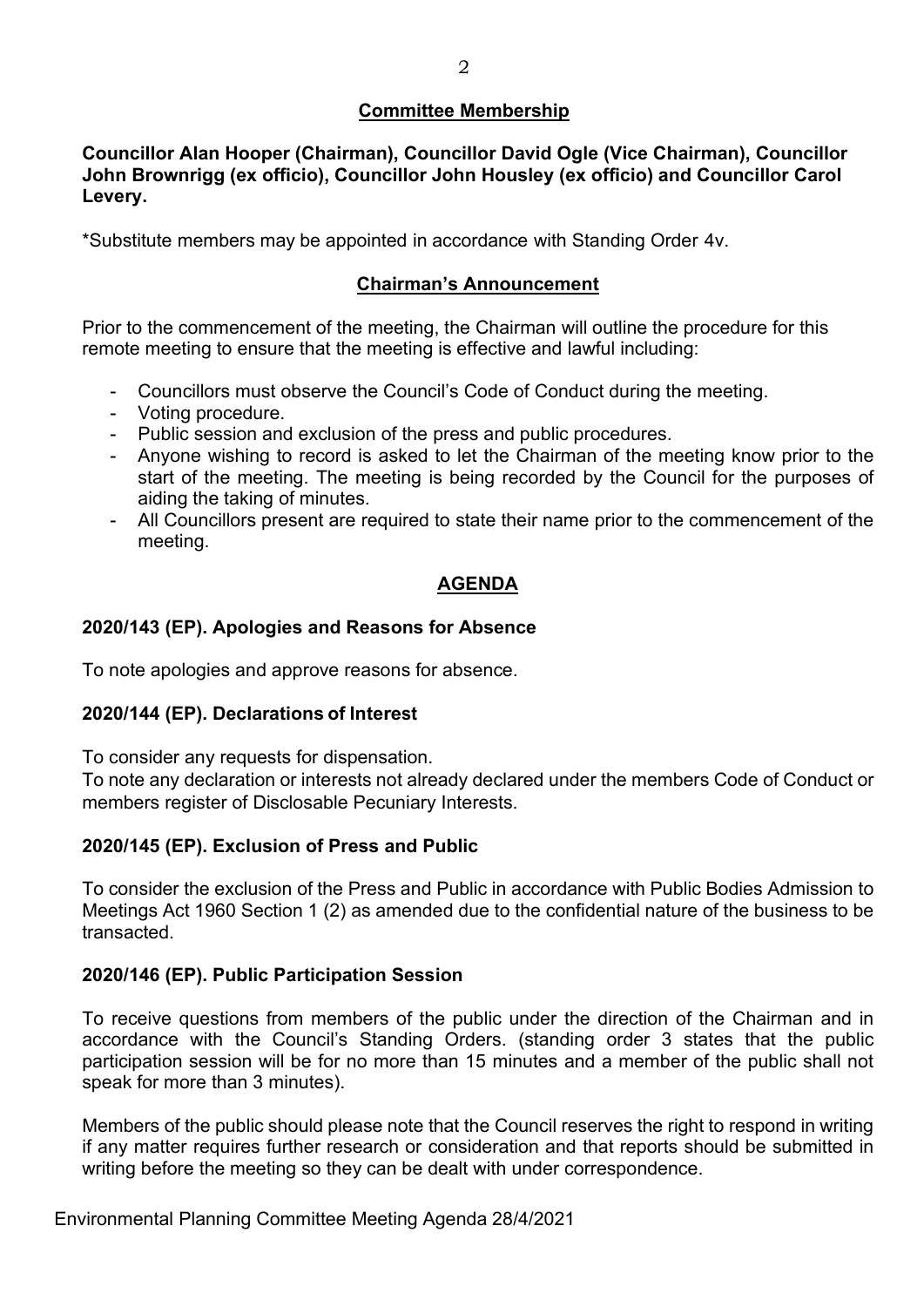## 2020/147 (EP). Environmental Planning Minutes

To consider the Draft Minutes including actions, of the Environmental Planning Committee meeting held on 1 April 2021 (attached as item 147a).

### 2020/148 (EP). Planning Matters

148.1 To note and consider the list of planning applications for comment since the last meeting and any delegated to the Clerk and Admin Officer in accordance with Council Policy.

| <b>Date</b><br><b>Received</b> | Planning<br>Reference | <b>Site Location</b>                                           | <b>Brief Description of Proposal</b>                                                                                                                                                | <b>Date Comments</b><br>Due |
|--------------------------------|-----------------------|----------------------------------------------------------------|-------------------------------------------------------------------------------------------------------------------------------------------------------------------------------------|-----------------------------|
| 9/04/2021                      | 21/01337/FUL          | 209 High Street,<br>Ecclesfield, Sheffield,<br><b>S35 9XB</b>  | Erection of 5no dwellinghouses<br>with attached garages.                                                                                                                            | 30/04/2021                  |
| 15/04/2021                     | 21/00944/FUL          | 86 Church Street,<br>Ecclesfield, Sheffield,<br><b>S35 9WE</b> | <b>Creation of Vehicular access</b><br>point.                                                                                                                                       | 7/05/2021                   |
| 16/04/2021                     | 21/01609/FUL          | 647 Whitley Lane,<br>Sheffield, S35 8RP                        | Demolition of detached garage<br>and 1no chimney stack,<br>erection of two storey side<br>extension to dwellinghouse and<br>erection of detached lower<br>garage with decking over. | 10/05/2021                  |
| 20/04/2021                     | 21/01633/FUL          | 9A Townfields Avenue,<br>Sheffield, S35 9ZP                    | Erection of single storey rear<br>extension to dwellinghouse.                                                                                                                       | 11/05/2021                  |
| 21/04/2021                     | 21/01666/FUL          | 31 Glenwood Crescent,<br>Sheffield, S35 1YU                    | Demolition of side garage,<br>erection of two storey side/rear<br>extension and provision of<br>render to dwellinghouse.                                                            | 12/05/2021                  |

148.2 To note planning applications received and commented by the Clerk and Administration Officer under Delegated Power (attached as item 148.2a)

148.3 To receive notifications of any planning decision notices received in to Ecclesfield Parish Council from Sheffield City Council (listed).

| Planning<br>Reference | <b>Site/Location Proposal</b>                                                                                                                                                                                                                                                      | <b>Outcome</b> |
|-----------------------|------------------------------------------------------------------------------------------------------------------------------------------------------------------------------------------------------------------------------------------------------------------------------------|----------------|
| 21/00491/TEL          | Land at Junction Greengate Lane and School<br>Road, High Green, Sheffield, S35 4JF<br>Erection of a 15m high Phase 8 monopole with<br>the provision of associated cabinets and ancillary<br>works (Application to determine if approval is<br>required for siting and appearance). | Refused.       |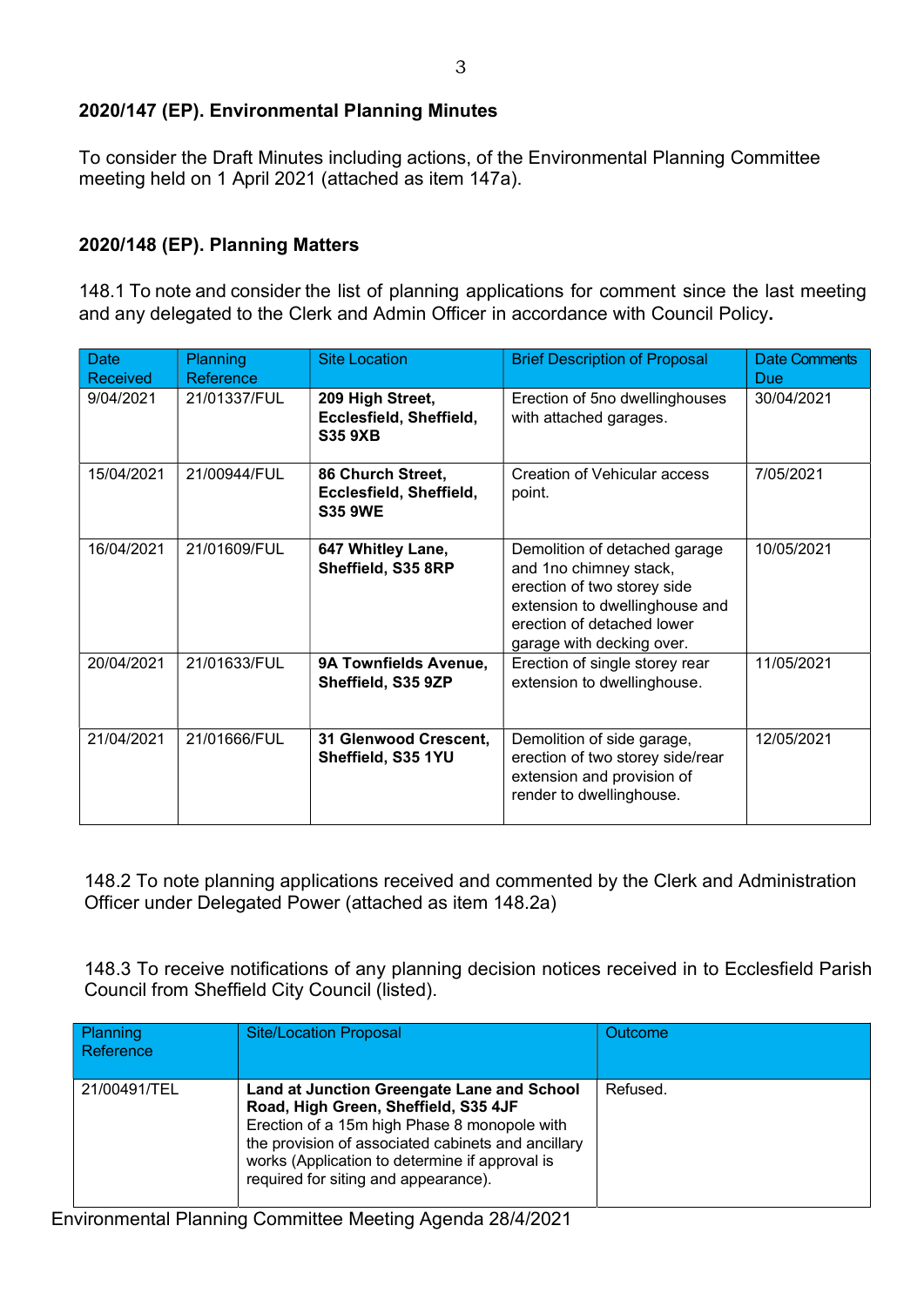| 21/00075/FUL | 64 Greenhead Lane, Sheffield, S35 2TP<br>Provision of vehicular access and hardstanding /<br>driveway including remnoval of trees and part wall<br>adjacent garage with associated works.                                    | Granted conditionally. |
|--------------|------------------------------------------------------------------------------------------------------------------------------------------------------------------------------------------------------------------------------|------------------------|
| 20/04583/FUL | 50 Green Lane, Ecclesfield, Sheffield,<br><b>S35 9WY</b><br>Erection of first floor side extension over attached<br>garage to dwellinghouse.                                                                                 | Granted conditionally. |
| 21/00459/FUL | 8 Minster Close, Sheffield, S35 9XR<br>Erection of single-storey rear extension with<br>raised decking and side screen boundary fence<br>to dwellinghouse.                                                                   | Granted conditionally. |
| 21/00668/FUL | 55 Nether Crescent, Sheffield, S35 8PX<br>Demolition of detached garage, rear conservatory<br>and single store extension and erection of<br>single storey rear/side extension including<br>integral garage to dwellinghouse. | Granted conditionally. |
| 21/00666/FUL | 67 Ironstone Drive, Sheffield, S35 3XZ<br>Alterations and single storey extension to<br>detached garage to form ancillary living<br>accommodation for a dependant relative.                                                  | Granted conditionally. |

## 2020/149 (EP). Licensing Matters

To receive notification of any licensing matters for consideration.

No licensing matters received.

#### 2020/150 (EP). BT Payphones Consultation - BT Proposals to remove payphones within **Sheffield**

To receive notification and consider next steps on BT payphones being removed within Sheffield (attached as item 150a).

#### 2020/151 (EP). Correspondence

To receive and note any correspondence received, including:

- 1) Update from Sheffield City Council re: Footpath between Greenwood Rd to Mortomley Lane.
- 2) Objection letter regarding planning application 21/01018/FUL 2 Stephen Drive (attached as item 151a)